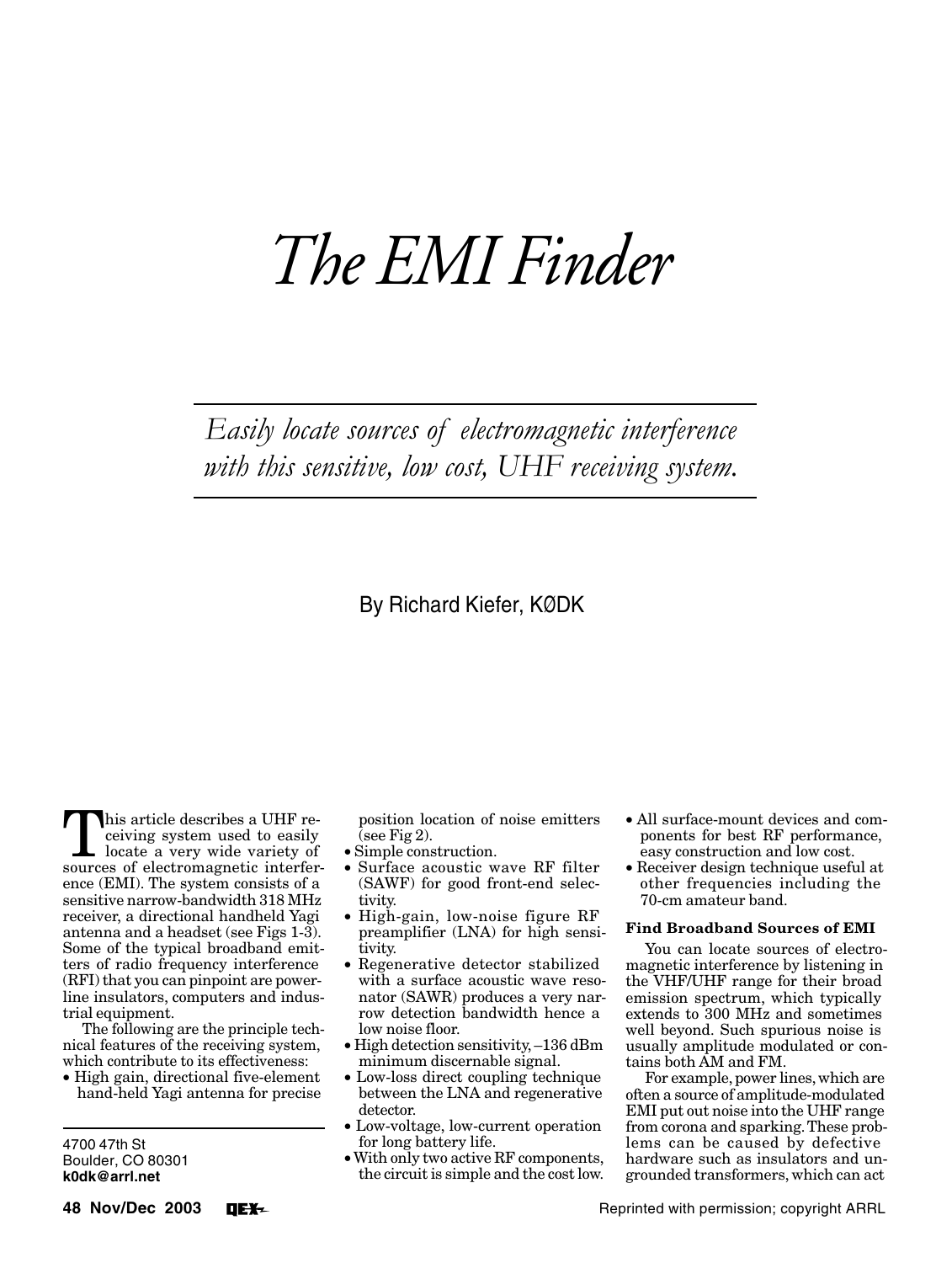like spark gap transmitters radiating electromagnetic energy with a very broad spectral content. This broad spectrum usually contains enough energy at 318 MHz to be detected by a sensitive AM receiver such as the one described here. It is common practice in the power industry to search for defective power-line equipment by listening in the 300 MHz range with sensitive receivers and directional antennas. Commercial gear used to search for such EMI is available from companies like Radar Engineers (**www.radarengineers.com**) or Trilithic Incorporated (**www. trilithic.com**). Prices for commercial equipment range from several hundred to several thousand dollars.

Most digital electronic devices such as personal computers, games, DSL lines, VCRs and electronic instruments can also radiate a spectrum with components extending to above 300 MHz. Even if such equipment is compliant with the FCC Part 15 class B regulations for residential use, this receiver will usually find them if you are within 3 to 15 feet. Such equipment often have internal microprocessor and DSP clocks running in the 10 MHz to 100 MHz range, which create harmonics to beyond 300 MHz. Digital bus speeds are usually in this range as well and may vary in frequency and amplitude as software performs operations on peripherals and memory chips. All of this can produce a very rich spectrum at 200-300 MHz and above.

At my particular location, I can "hear" computers, displays, printers, a digital scope, a microwave oven controller, power lines, power substations, automobile ignition systems and garage-door opener superregenerative receivers. Around town, I can walk into

most any building, sniff around and find most active electronic devices. All of these sources of RFI are broadband in nature. That is, their emissions extend over many megahertz and to very high frequencies. This receiving system, though, is a very narrow-band device, which listens to only a small slice of the total spectral output of any RFI emitter. The bandwidth of the five-element Yagi antenna is only a few percent of 318 MHz, and the receiver passband is only a few kilohertz wide.

A receiving frequency of 318 MHz is chosen for three main reasons. First, at this frequency the antenna is small and easily transported. It also has high gain and sharp directivity with only five elements. In addition, 318 MHz is a generally interference-free frequency in the USA. Although garage-door openers and automotive keyless entry systems operate at 315 MHz, no other radio services use 318 MHz. The harmonics of the lower frequency TV stations and communications radios are elsewhere.



**Fig 1—The author searching for power-line noise.**

Thirdly, there are off-the-shelf SAW filters and SAW resonators readily available for 318 MHz.

## **A High Sensitivity Receiver**

To detect a very low-level slice of a broad-spectrum emitter you need a sensitive narrow-bandwidth receiver. The receiver described here uses a unique, but simple, RF circuit design to achieve sufficient sensitivity to locate noise sources. It has a minimum discernable signal sensitivity of about –136 dBm when using headphones, corresponding to a bandwidth of a few kilohertz.

Consider the following: The fiveelement Yagi antenna has a source impedance of 50  $\Omega$  at 318 MHz. So, as a noise generator its equivalent circuit is a voltage source in series with a 50 Ω resistor. If we measure the output noise of the antenna with a highimpedance measuring device that has a known 3-dB bandwidth, we will measure the following RMS voltage.

$$
e_{\rm n} = \sqrt{4kBTR} \tag{Eq 1}
$$

Where

- $e_n$  = The open circuit RMS noise output of the antenna.
- *k* = Boltzmann's constant.
- *B* = Bandwidth of the receiving or measuring device in hertz.
- *T* = Temperature of the antenna noise resistor in kelvins.
- *R* = Antenna resistance in series with the voltage source.

This equation determines the lowest possible noise floor, hence sensitivity, of the receiver assuming perfect noise figure of 0 dB (the noise figure of the receiver preamplifier is actually about 2 dB). If we substitute a signal generator with a  $50-\Omega$  output



**Fig 2—The complete receiving system: 318 MHz Yagi, receiver and headset.**



**Fig 3—The 318 MHz receiver. The controls are for regeneration and volume.**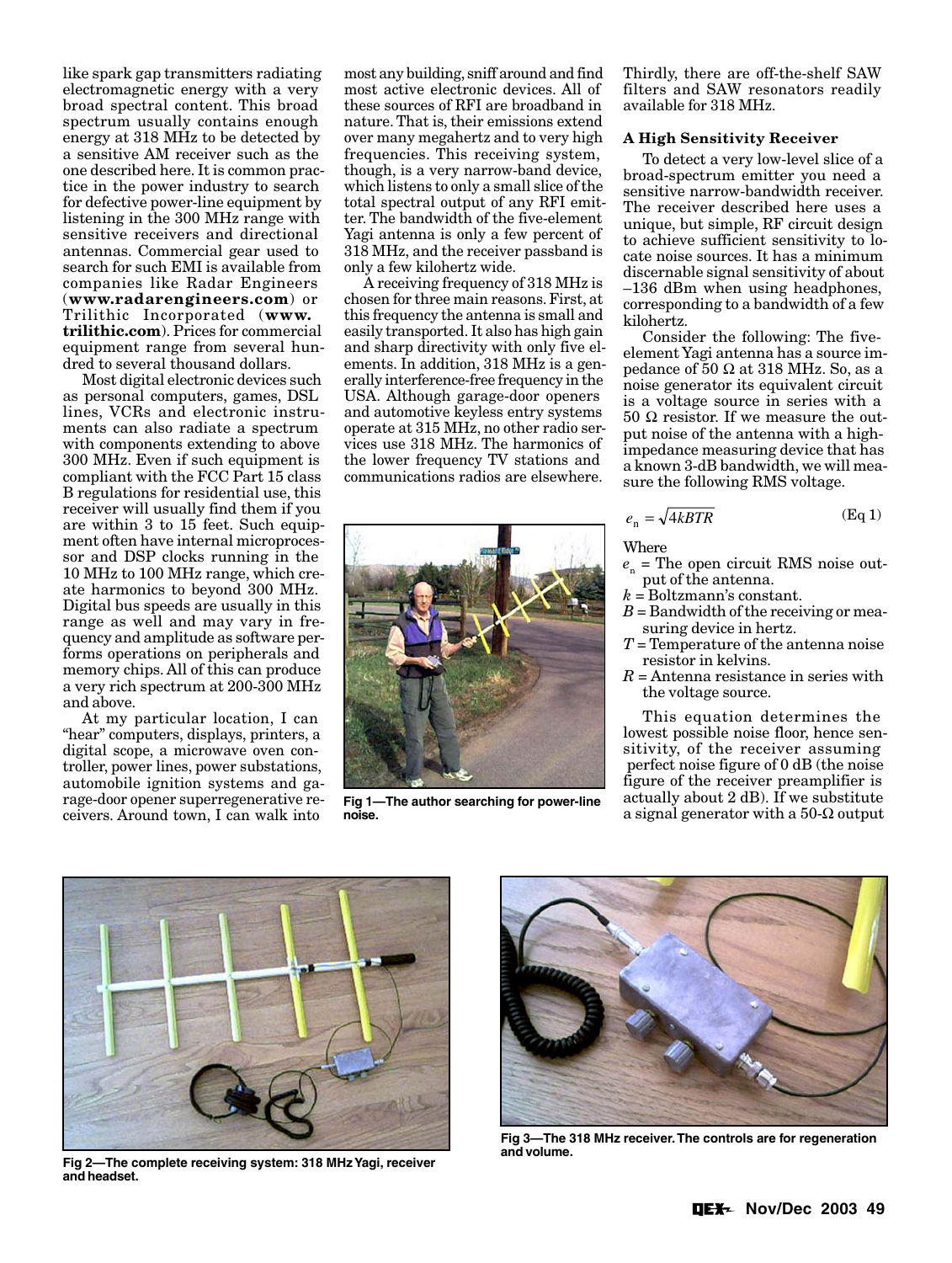impedance for the antenna, we can determine the approximate bandwidth of the receiver. If we insert a signal level that is equal to the noise level then the receiver bandwidth can be calculated from:

$$
e_n = \sqrt{4 \times 1.38 \times 10^{-23} \times B \times 293 \times 50}
$$
 (Eq 2)

Where

 $e_n$  = the generator RMS voltage.  $B =$  equivalent bandwidth of the receiver.

For this receiver a 100% AM modulated generator at –133 dBm (50.2 nV) produces a signal that is about equal to the noise. So, the 3 dB bandwidth of the receiver is about 3.1 kHz, and the minimum discernable to the human ear signal level is about 3 dB lower at –136 dBm. Not too bad for a circuit with only two active RF parts!

#### **Receiver Circuit Description**

The receiver circuit works as follows. Refer to the schematic diagram in Fig 8. A signal or noise in a narrow band at 318 MHz is picked up by the Yagi antenna, which has a source impedance of 50 Ω. The antenna output voltage is applied to the input of a SAW bandpass filter centered at 318 MHz. The filter rejects adjacent-channel interfering signals, which could overload the preamplifier causing spurious responses—not the noise you are looking for. Such interfering signals could be TV transmitters below 300 MHz, transmitters in the 70-cm Amateur Radio band (420-450 MHz) or other communications radios. L1, L2, C28 and C27 provide impedance matching for the input and output of the SAW filter. L5 is an RF choke for front-end ESD protection. The output of the SAW is then amplified by a Motorola preamplifier chip, the MBC13916. This is a cascode preamplifier with 22 dB of gain and a noise figure of 2 dB. It is a silicon-germanium part that contains a temperaturecompensated internal bias circuit.

The high-impedance output of the preamplifier is summed by superposition in the collector of the regenerative detector, Q1. This is a very straightforward current-source summing technique that eliminates a coupling capacitor or other parts that might load the collector of the regenerative detector. The circuit of Q1 is the regenerative detector, which is a common-base oscillator stabilized by a 318 MHz SAW resonator (SAWR). The SAWR acts like a 318 MHz fundamental-mode crystal, with a similar equivalent circuit. It serves to provide excellent short-term oscillator

**Fig 4—The schematic diagram of the EMI Sniffer.**

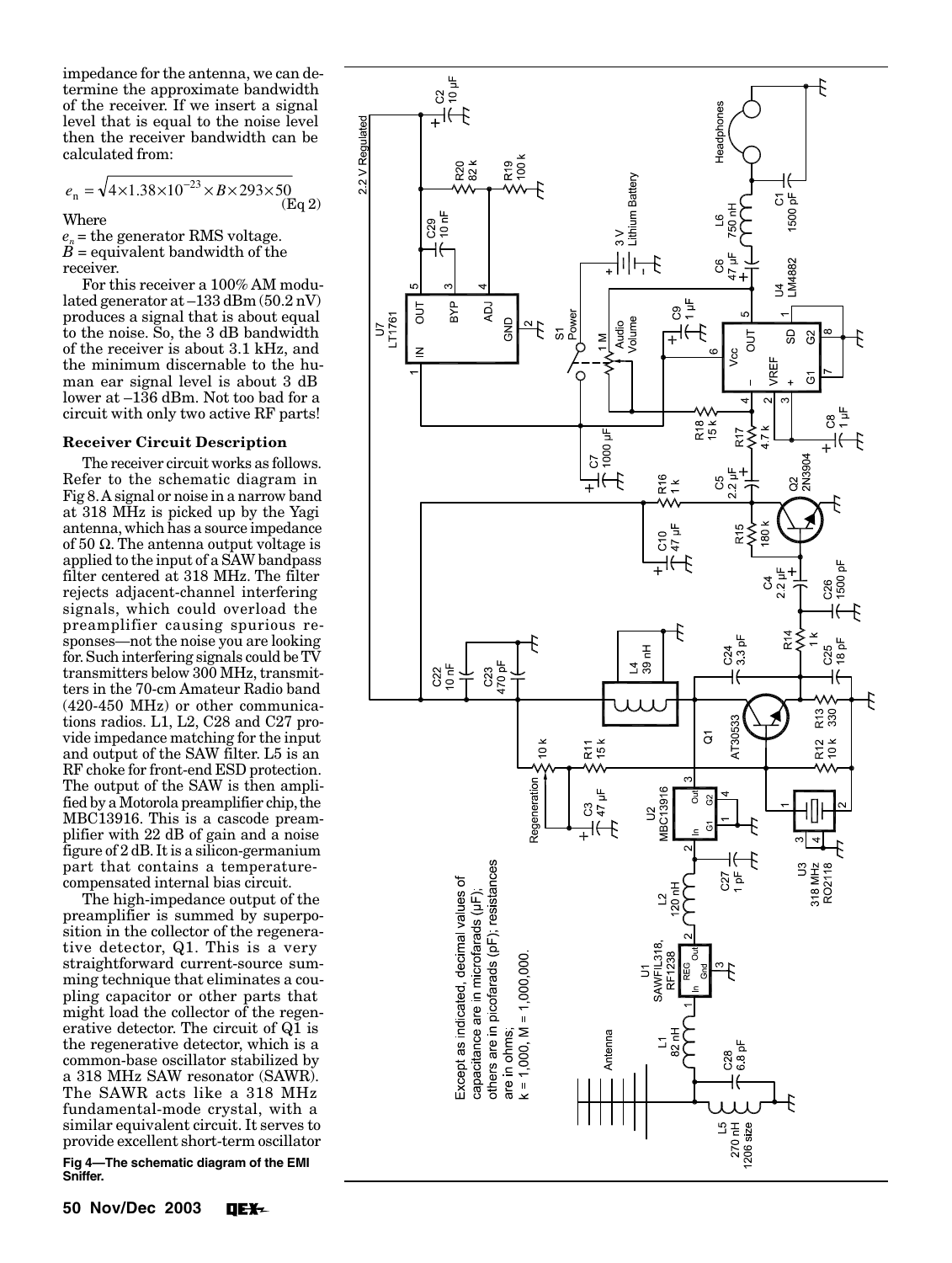stability because of its high Q. The unloaded Q of the SAWR is specified at 16,900 by the manufacturer, RF Monolithics. This is good although not as high as a crystal, which is typically greater than 20,000. The circuit loaded Q of the SAWR will be less than 16,900 but still high enough to produce a very narrow receive bandwidth when used as the frequency determining element of a regenerative detector.

The frequency tolerance of the SAWR is ±100 kHz, and the long-term and temperature stability is on the order of several tens of kilohertz. Here, only the short-term stability of the SAWR, and hence the regenerative detector, is important. For this application we can listen to any frequency near 318 MHz as long as the shortterm stability is good enough to produce a low noise floor. This assumes that the noise we listen to is uniformly distributed over a 200 kHz bandwidth centered on 318 MHz, a pretty good assumption for most EMI emitters. The short-term stability of the detector is determined by its loaded Q, which is something less than 16,900 multiplied by the regenerative effect of the detector circuit. If the effective bandwidth of the receiver is 3.1 kHz, as discussed above, this corresponds to an effective Q at 318 MHz of 102,600.

The 18 kΩ potentiometer fixes the onset of oscillations of the regenerative detector, hence the most sensitive detection point, and is adjusted by the operator with a knob (see Fig 4). The output of the regenerative detector is taken at the emitter, low-pass filtered and preamplified by the audio stage, Q2. The output of the preamplifier is then passed to the National Semiconductor power amplifier chip, the LM4992 and boosted to a level sufficient to drive a headset or small speaker. The audio volume is adjusted with the 1  $\text{M}\Omega$  potentiometer. The whole circuit is powered by a 3 V CR123A lithium battery. This battery is typically used in film cameras, and it is readily available. The 3 V output of the battery is regulated down to 2.2 V by the Linear Technology LT174 low-dropout regulator. The receiver circuit is designed to operate from 2.2 V because this is about the end of life for the battery.

### **The Five-Element Tape-Measure Yagi**

The ability to precisely locate sources of EMI is enhanced by the fiveelement hand-held Yagi antenna used with the receiver. The antenna improves the sensitivity and utility of the system because of its high gain and **Fig 6—Computer modeled pattern for the antenna.**

directionality. The beamwidth is quite narrow as you can see from the computer simulation of the pattern in Fig 6. A narrow pattern makes it easy to peak up the noise from an emitter as you swing the antenna back and forth, up and down.

Changing the polarity from horizontal to vertical also sometimes improves the strength of the noise. Usually you can pinpoint a source of noise

within inches if you are five feet away. From ground level, you can locate defective insulators on power poles.

The Yagi is computer optimized for the best pattern and impedance match using the computer program Yagi Optimizer (*YO*). The front-to-back ratio of 25.2 dB is adequate for good direction finding. [Fig 6 was generated with *YW*, a similar program packaged with *The ARRL Antenna Book*. The



**Fig 5—The receiver printed-circuit board showing the regeneration and volume controls.**

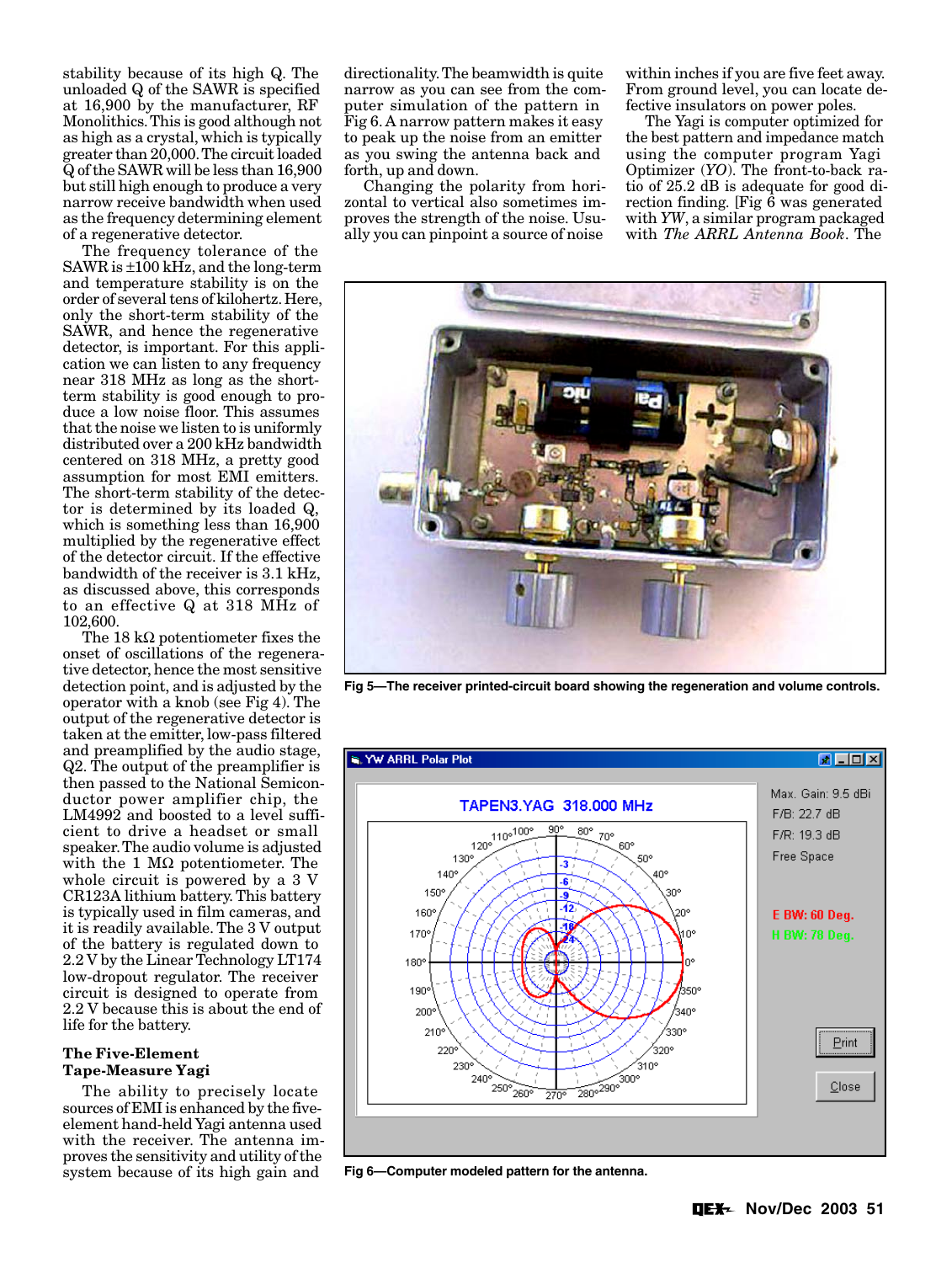performance varies slightly from that calculated by *YO*.—*Ed*] The 42 Ω feedpoint impedance (see Fig 7) presents a pretty good match to  $50 \Omega$  coaxial cable, such that the mismatch loss is very low. No matching network is used, just a single bead balun. The one-inch-wide spring-steel tape measure material is simulated in *YO* with a 0.15 inch diameter round aluminum element. This equivalent element diameter is determined by measuring the resonant frequency of a dipole made from the one-inch-wide tape-measure material. Then the actual length and resonant frequency are used as fixed parameters in the antenna modeling program *EZNEC* to find the equivalent diameter of a round aluminum element. In other words, the 1-inch-wide tape-measure material acts electrically like 0.15-inch diameter aluminum tubing at 318 MHz. So the elements modeled in *YO* are 0.15 inches in diameter and the lengths and spacings of the elements as calculated by *YO* are as shown in Table 1.

The boom of the antenna is made of CPVC, the hot-water version of PVC. It is stiffer than regular PVC and machines very easily. The elements are very rugged because of their flexibility, being made from steel tape-measure material. The driven-element mount is

#### **Table 1**

| Element               | Yagi Antenna Dimensions in Inches<br><b>Length Boom Position</b> |      |
|-----------------------|------------------------------------------------------------------|------|
| Reflector             | 19.0                                                             | O    |
| <b>Driven Element</b> | 17.2                                                             | 7.5  |
| Director #1           | 15.6                                                             | 15.0 |
| Director #2           | 15.4                                                             | 22.0 |
| Director #3           | 15.4                                                             | 29.0 |
|                       |                                                                  |      |

machined from Delrin using a 45° dovetail cutter as shown in Fig  $\overline{8}A$ . The cuts in the boom that hold the elements are also made with a 45° dovetail cutter. The elements are each fastened to the boom with a  $#8-32\times1^{1/2}$  bolt and locking nut. If an element breaks, it is easily replaced in the field. The same

antenna construction can be used for fox hunting on the 2 meter or 70 centimeter bands. Because of the flexible elements you can easily travel in close quarters and through bushes without difficulty. The antenna is very lightweight and can be carried for extended periods without fatigue. A foam bicycle-



**Fig 7—Computer modeled Yagi performance.**



**(A)**



**(B)**

**Fig 8—At A, the feedpoint details. The mount is made from a 11 /4**×**3**× ° **<sup>1</sup> /4-inch-thick piece of Delrin plastic. It is machined with a 45 dovetail bit to accept the halves of the driven element, then drilled and tapped for three #8-32 bolts. The bolt positions are not critical. The two outer bolts secure the element halves to the Delrin mount, and the center bolt (fed through a hole in the boom) secures the mount within a notch cut into the CPVC boom. At B, milled dovetail cuts in the boom secure the tape-measure elements.**

**52 Nov/Dec 2003 DEX-**